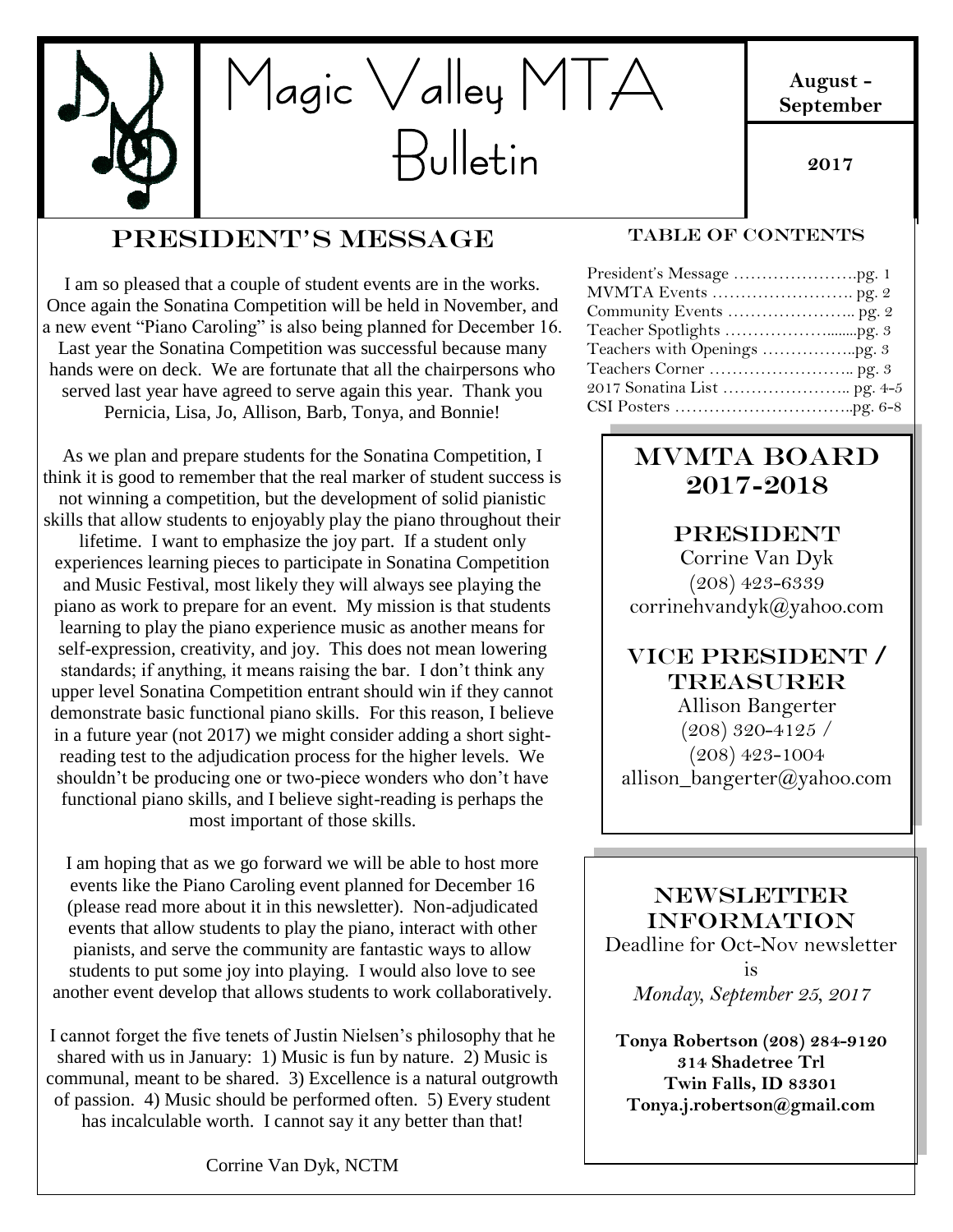*MVMTA Bulletin page 2*

# MVMTA/IMTA EVENTS COMMUNITY EVENTS

## **September 15, 2017 MVMTA Lunch Meet-up**

**Where:** KB Burrito on Fillmore in Twin Falls **Time:** 11:30 am **What:** Come meet up with other teachers to talk about whatever is on our minds! (pay for your own lunch) **Contact:** Corrine Van Dyk

#### **September 22-23, 2017 IMTA State Conference**

**Where:** NNU, Nampa **Contact:** IMTA Website or Stephen Thomas thomasst@byui.edu

## **October 2017**

**MVMTA Meeting When:** TBA **Where:** TBA **Contact:** Corrine Van Dyk Corrine will send out time and date soon!

#### **October 13, 2017 Sonatina Competition Registration Deadline Where:** MVMTA Website **Contact:** Corrine Van Dyk

**November 11, 2017 Sonatina/Sonata Competition**

**Where:** CSI Fine Arts Building **Contact:** Corrine Van Dyk

#### **December 16, 2017 Piano Christmas Caroling**

**Where:** Various Retirement Homes in the area **What:** Student Christmas performances for residents of retirement homes; some studios may be combined depending on numbers.

**Who:** Any members are invited to participate. Please let Barbara Mix know ASAP if you would like to, as she is coordinating retirement home reservations.

**When:** Approximately 2:00-3:30pm More details will be forthcoming! **Contact:** Corrine Van Dyk or Barbara Mix

## **September 22, 2017 Del Parkinson in Concert**

**Where:** CSI Auditorium **Time:** 7:30 pm **Contact:** Sue Miller

**What:** Twin Falls favorite, Del Parkinson will explore "Amore" in piano music written by Schumann, Liszt, Manuel Da Falla, Bernstein, Gershwin, and Rogers and Hammerstein's "Sound of Music". Come hear Schumann's Widmung, Liszt's Liebestraum and Mephisto Waltz and other great piano favorites in a concert—lecture format. \$10 general admission, \$8 Seniors, \$6 Students

## **October 27, 2017 Brava Piano Duo--CSI Stagedoor Series**

**Where:** CSI Auditorium **Time:** 7:30 pm **Contact:** Sue Miller

**What:** Join the Brava Piano Duo - Sue Miller and Allison Bangerter - in a concert of music written for two pianists by composers who are still living. Upon entering the stage door, audience members will enjoy a display of new art by local artists. While Bach and Beethoven will always have a place in musicians' hearts, this program presents the work of some of the most exciting new and upcoming composers of the 20th and 21st centuries. Highlights include the rhythmically provocative set of Latin dances called "Recuerdos" by William Bolcom and Ned Rorem's "Six Variations for Two Pianos" which explores contemplative and rhythmically exciting variations. Commissioned specially for the Brava Piano Duo, this concert includes the world premiere of "Alternance" by composer David Batchelor. Be prepared for an intimate evening of new music and new art.

\$10 adult admission, \$5 Students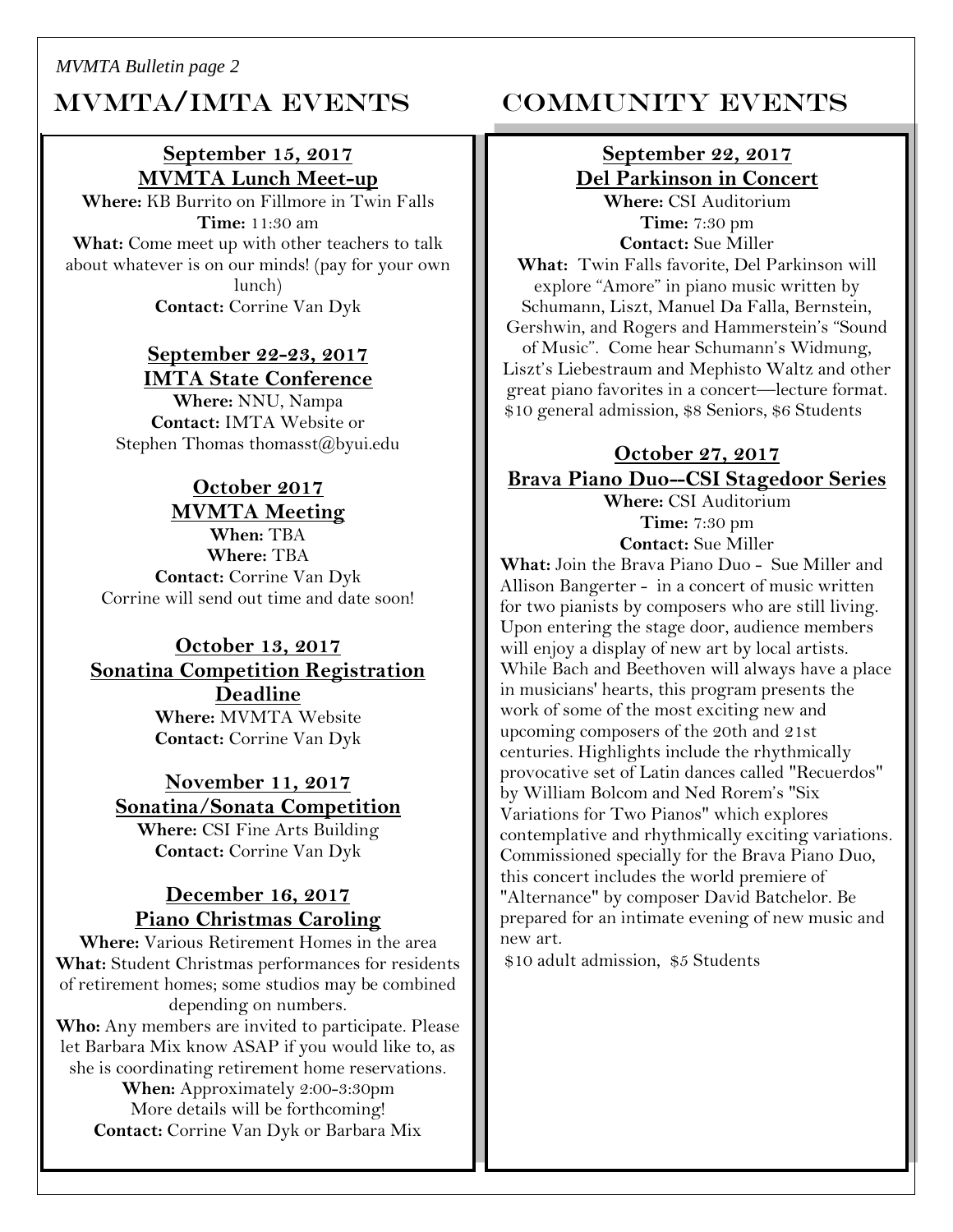*MVMTA Bulletin page 3*

#### TEACHER SPOTLIGHT

*This section will rotate teachers in our area each month, in an effort to encourage networking and getting to know each other better.*

#### LISA PETTIT

Lisa Pettit studied piano at Brigham Young University and received a Bachelor of Arts Degree in 1992. She also has a Master of Music Degree from Colorado State University in Music Therapy. She has been teaching piano for 23 years. She taught group piano as an adjunct faculty member for The College of Southern Idaho, Hailey, Campus for 3 years and have been on the piano faculty for the Sun Valley Summer Symphony Music Institute since 2015. She recently became the organist for Emmanuel Episcopal Church in Hailey as well as serving as an organist for her LDS congregation. Lisa is also a Kindermusik educator and enjoys sharing music with young children and their families. She currently teaches 30 students ranging in age from 6-85. She has lived in Hailey for 14 years with her husband, Rich, and their three children-Haylee (20), Josh (18) and Rachel (15). She loves to garden, cook and crochet.

## SONATINA/SONATA COMPETITION 2017 INFORMATION

## **Date: November 11, 2017**

- 1. Registration is online.
- 2. No registration is complete without full payment and payment must be made by Oct. 13.
- 3. Payment can be made online with a credit or debit card.
- 4. Fees Levels 1-5 (\$15), levels 6-12 (\$18), Duet (\$21 to be shared by the two participants)
- 5. Each teacher is required to work 30 minutes for each registered student on the day of the competition. If a teacher cannot do so, he/she may have another adult do the work on their behalf. The adult may be a student's parent, a friend, a spouse, or someone the teacher hires to take her place.
- 6. Registration opens Sept. 1 and closes Oct. 13.
- 7. Solo works must be memorized, but the duets do not have to be memorized.